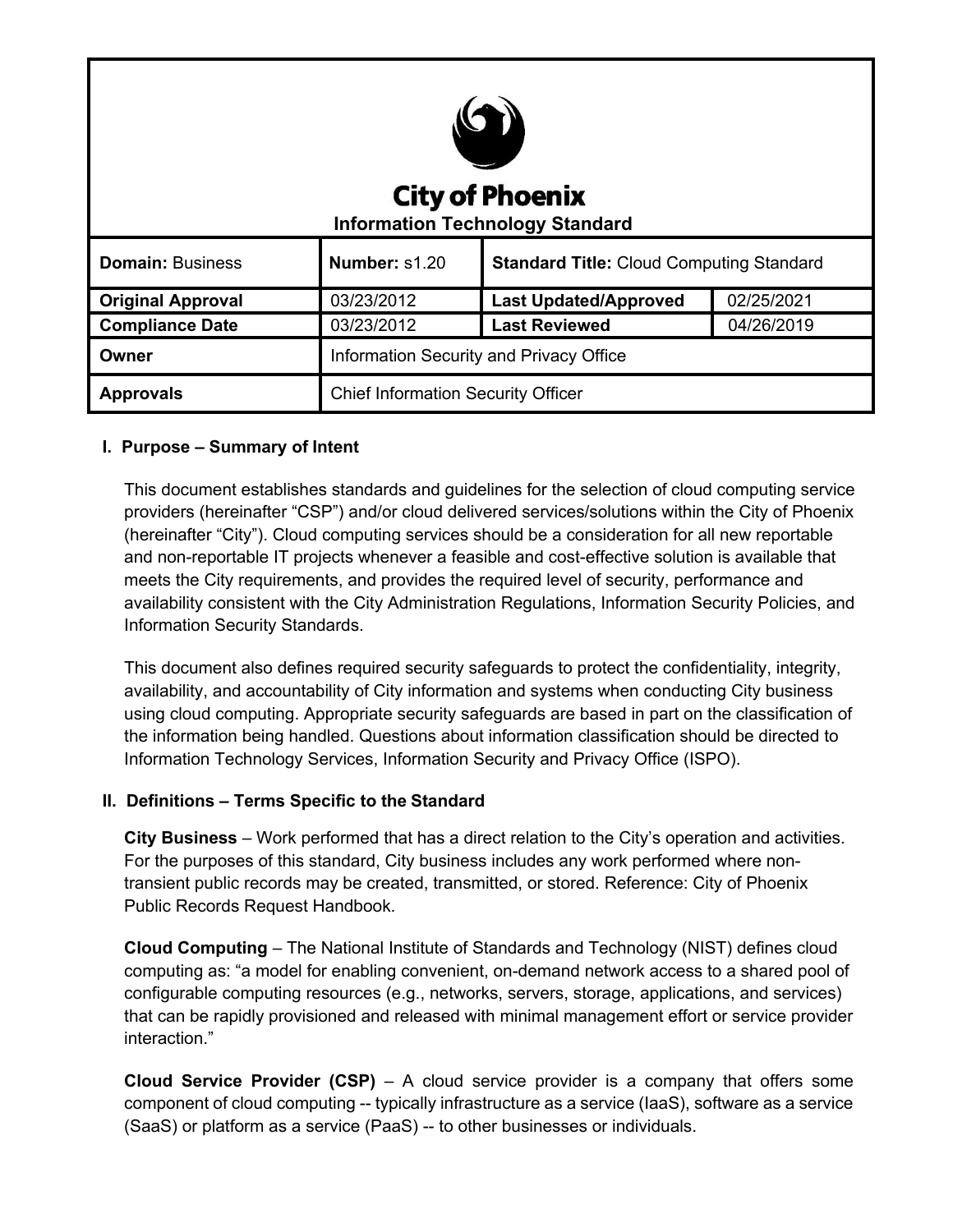| Domain:  | Number: | <b>Standard Title:</b>                   |
|----------|---------|------------------------------------------|
| Security | s1.20   | <b>Cloud Computing Security Standard</b> |

**Confidential Data** – As defined in A.R. 1.90, confidential data includes, but is not limited to the following: Criminal Justice Information (CJI); Payment Card Information (PCI); Protected Critical Infrastructure Information (PCII); Protected Health Information (PHI)/ Health Insurance Portability and Accountability Act (HIPAA); Personal Identifying Information (PII), and Restricted City Information (RCI).

**FedRAMP** – The Federal Risk and Authorization Management Program (FedRAMP) is a government-wide program that provides a standardized approach to security assessment, authorization, and continuous monitoring for cloud products and services.

**Infrastructure-as-a-Service (IaaS)** – The capability provided to an organization to provision processing, storage, networks and other fundamental computing resources along with the ability to deploy and run arbitrary software, which can include operating systems and applications. The organization does not manage or control the underlying cloud infrastructure but has control over operating systems, storage, deployed application; and possibly limited control of select networking components (e.g., host firewalls).

**Platform-as-a-Service (PaaS)** – The capability provided to an organization to deploy onto a cloud infrastructure using organization owned applications. The organization does not manage or control the underlying cloud infrastructure, including network, servers, operating systems or storage, but has control over the deployed applications and possibly application hosting environment configurations.

**Software-as-a-Service (SaaS)** – The capability provided to an organization to use the provider's applications running on a cloud infrastructure. The applications are accessible from various client devices through a thin-client interface such as a Web browser (e.g., Web-based email) or a program interface. The organization does not manage or control the underlying cloud infrastructure including network, servers, operating systems, storage or even individual application capabilities, with the possible exception of limited user-specific application configuration settings.

**Subscription Based Cloud Services** – Contracted cloud services that are provided through a subscription plan. Instead of paying upfront for a perpetual license (and periodic maintenance fees where applicable), the user will have to submit regular payments every month or every year in order to use the software. SaaS is commonly provided through a subscription plan.

### **III. Applicability**

This standard applies to all City personnel including employees, business partners, contractors, temporary workers, volunteers, elected officials, and those in appointed positions. This standard applies to all cloud services across the City irrespective of when the procurement was executed.

### **IV. Roles and Responsibilities**

When departments procure cloud services, department heads are responsible and accountable for assuring the confidentiality, integrity, availability, and accountability of their department's information.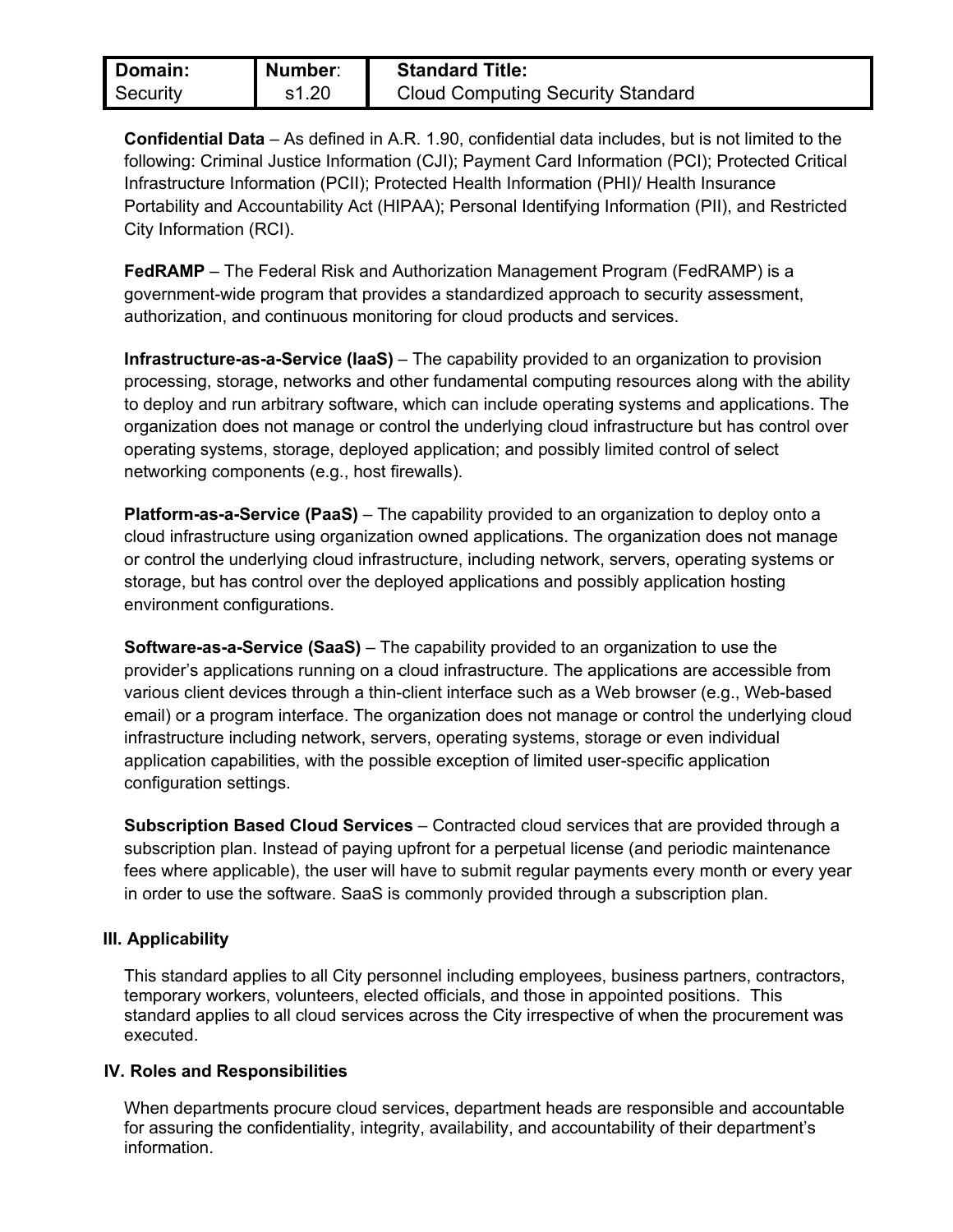| Domain:  | Number: | <b>Standard Title:</b>                   |
|----------|---------|------------------------------------------|
| Security | s1.20   | <b>Cloud Computing Security Standard</b> |

Standard cloud computing type descriptions and responsibilities diagram are shown below:



# **V. Cloud Computing Policy**

# **New Cloud Service Implementations**

City departments must complete the longform *Information Security Risk Assessment* prior to contracting with a CSP. This assessment is used to validate that the use of cloud services is technically and administratively viable and to ensure that adequate protection measures are taken concerning City data, liability, security, privacy and other City requirements.

Department procurement officers should work with the requestors and CSP to complete the questionnaire. Completed questionnaires will be sent to the ISPO for review and endorsement.

Depending on the scope, ISPO will determine whether a further security review is needed, advise on alternative solution pathways, if relevant, and/or provide other guidance, as applicable.

Regardless of the hosting site, City data that is stored on any third-party CSP hosted site must adhere to City Administrative Regulations, Information Security Policies, and Information Security Standards to ensure that they are commensurate with the classification of any data stored in the cloud.

### **Procurement of New Cloud Service Implementation**

City departments must complete a tenant agreement as a part of a larger enterprise agreement with the City. This ensures appropriate oversight from a security and billing perspective as well its ability to integrate with City identity and access role management.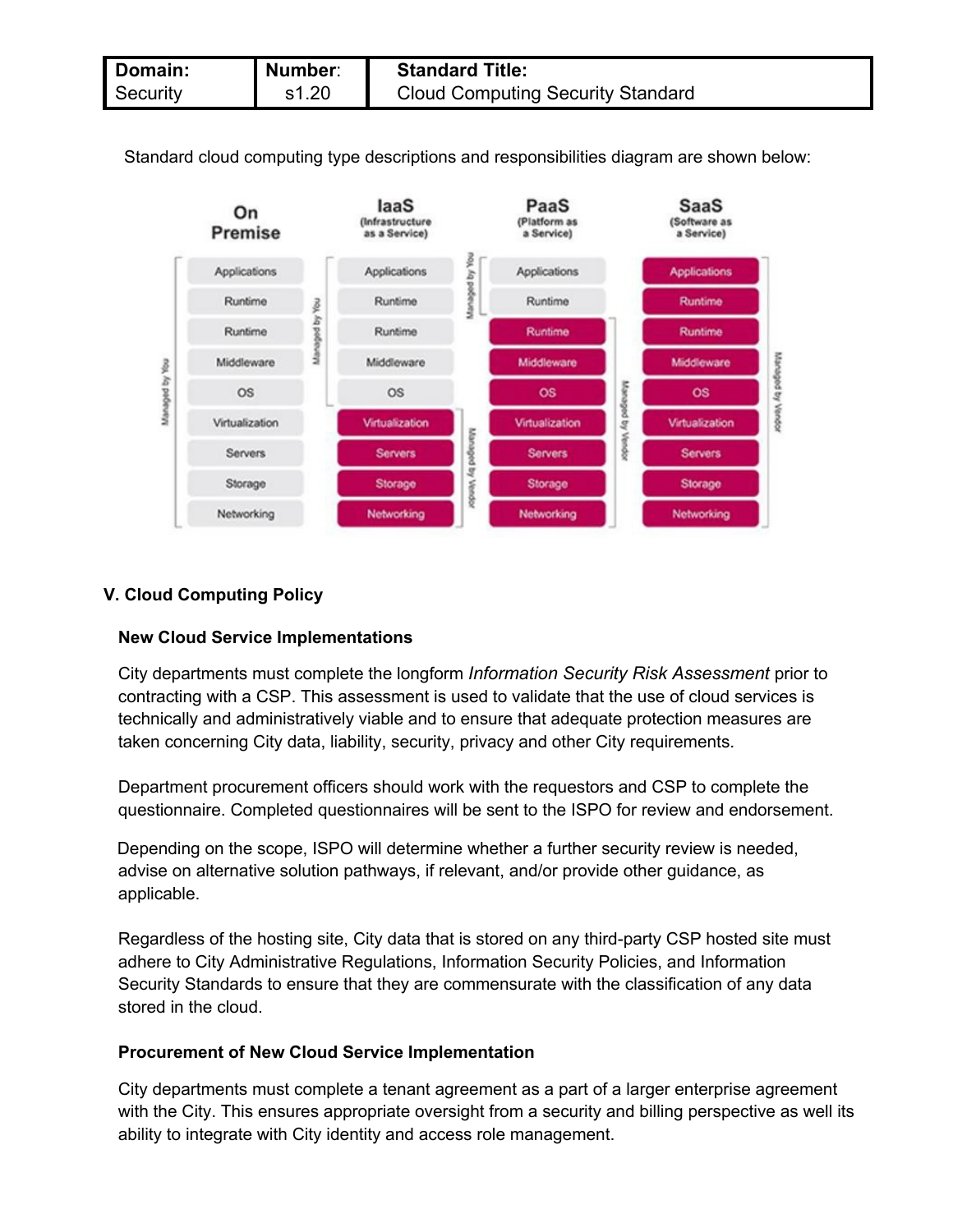| Domain:  | Number: | <b>Standard Title:</b>                   |
|----------|---------|------------------------------------------|
| Security | s1.20   | <b>Cloud Computing Security Standard</b> |

The City will also ensure that the CSP has corporate policies and procedures relating to document retention or destruction, or litigation record holds.

### **Existing Cloud Service Implementations**

When requested, City departments will provide information to ITS regarding existing cloud services in a timely manner. This information includes but is not limited to CSP agreements, contracts, architecture/ network/ data flow diagrams, security controls, etc. In the event ITS identifies potential security risks associated with existing cloud service implementations, ITS will work with affected departments to eliminate or mitigate the risks.

### **VI. Cloud Computing General Requirements**

Listed below are general requirements for all City information processed, stored, or transmitted via cloud computing.

- 1. **FedRAMP**. Whenever available, FedRAMP certified cloud solutions should be selected over non-FedRAMP certified cloud solutions.
- 2. **Records Management**. City staff electing to use cloud computing services must ensure they are in compliance with all records retention and eDiscovery policies and schedules. Reference: A.R. 1.61 Records Management Program.
- 3. **U.S. Based.** CSP will store confidential data City (CJI, PCI, PCII, PHI, PII, RCI) within a data center located within the continental US - including backups. If a cloud provider is selected that is not U.S. based, a waiver is required and the Law Department, in consultation with ISPO, should thoroughly vet the cloud provider prior to use. Depending on the sensitivity of the data, a certified government cloud (Microsoft Azure, Amazon AWS GovCloud, etc.) may be required. All staff who access and operate must be based in the U.S. and must be background checked or their organization must meet background check requirements in accordance with City background requirements. The same applies to support staff. This includes application development. Please note: there is no privity of contract with a subcontractor unbeknownst to the City.
- 4. **Third-Party Assessments.** CSP will provide the City with results of a third-party external Information Security assessment (SAS-70, SSAE-16/18, penetration test, vulnerability assessment, etc.) or other Statement of Controls (SOC) reports.
- 5. **Personal Cloud Services**. Personal cloud services accounts may not be used for the storage, manipulation or exchange of City-related communications or City-owned data (e.g. Dropbox (free version); personal OneDrive; or personal Gmail accounts).
- 6. **Subscription Based Cloud Services**. Subscription based cloud services which are limited in size and scope and cannot be adequately addressed by other means, may be approved following a risk assessment by ISPO. A waiver may need to be provided outlining compensating controls. Departments are still required to submit the Information Security Risk Assessment Questionnaire section of the current IT procurement documentation.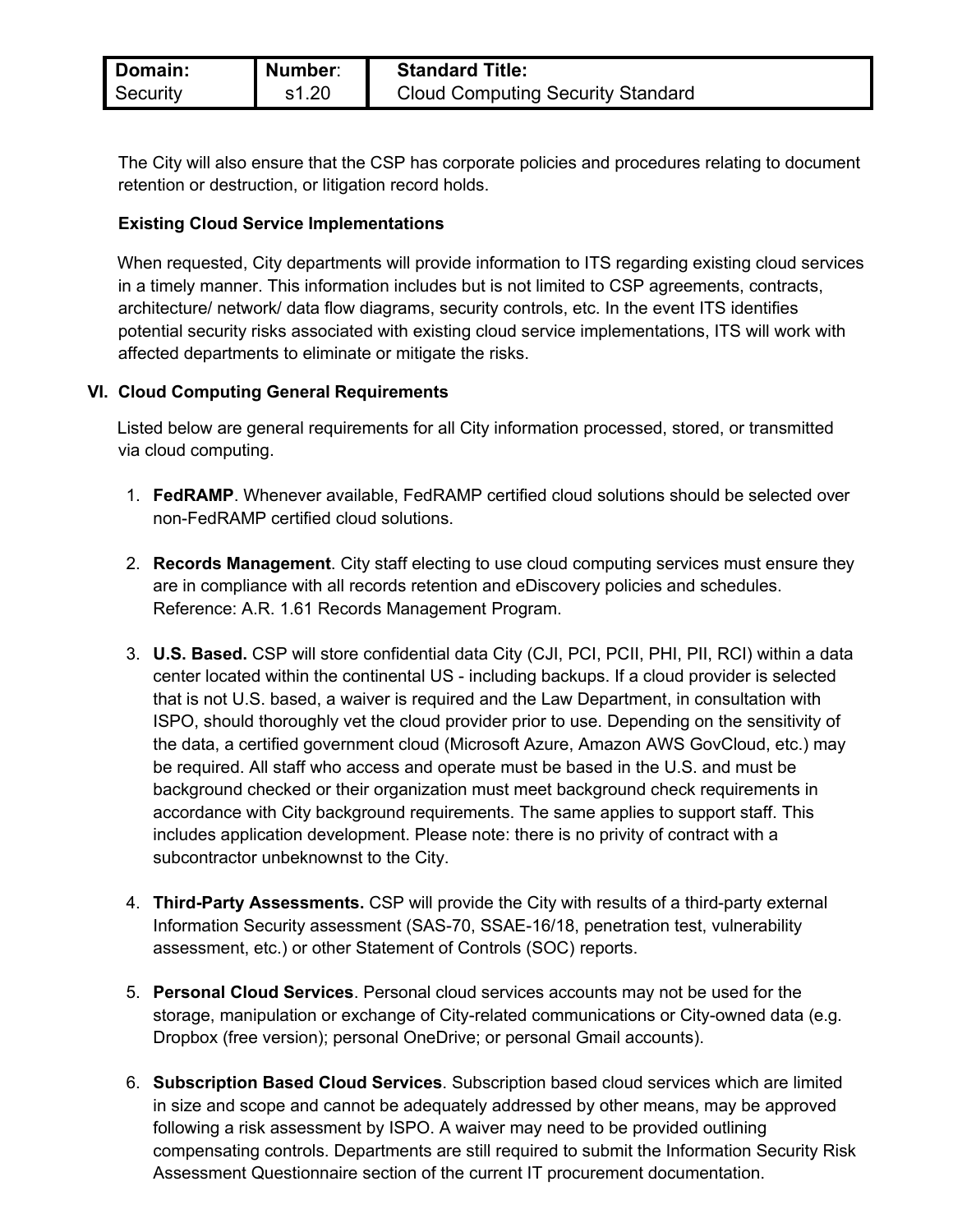| Domain:  | Number: | <b>Standard Title:</b>                   |
|----------|---------|------------------------------------------|
| Security | s1.20   | <b>Cloud Computing Security Standard</b> |

7. **Demonstration of adoption of an internal security governance control.** Acceptable controls include NIST SP 800-53.

### **VII. Cloud Computing Data Requirements**

- **1. Terms and Conditions.** Cloud providers shall include terms to abide by the duties of confidentiality in the Terms and Conditions and/or Privacy Policy, thereby ensuring that the online data storage provider has an enforceable obligation to preserve users' confidentiality and security of user data.
- **2. Data Classification.** Based on data classification ensure compliance with relevant security provisions including Internal Revenue Service (IRS) Publication 1075, Social Security Administration (SSA) Electronic Information Exchange Security Requirements, Payment Card Industry Data Security Standard (PCI DSS) including the PCI DSS Cloud Computing Information Services (CJIS) Security Policy. FIPS 140-2 is recommended for encryption compliant standards, NIST 800-175B.
- **3. Contractual Controls.** The City must have a contract or agreement in place with the cloud computing provider(s) that is approved by the Law Department and contains provisions that provide for confidentiality and data security safeguards for information in the cloud computing provider's custody, discovery and destruction of data and NDA.
- **4. Certifications.** Cloud providers should host on reputable cloud services that have obtained one of the following certifications or met similar indicia. Certifications are used to gain confidence and place trust in a service organization's systems.
	- a) Type 2 SOC. A Service Organization Controls ("SOC") Type 2 report evaluates an organization's information systems as they relate to security, availability, processing integrity, confidentiality, and privacy of a system.
	- b) SSAE 18. report evaluates an organization's information systems as they relate to security, availability, processing integrity, confidentiality, and privacy of a system.

# **5. Data Retention Policy**

Cloud providers will follow city data retention policy. The cloud provider should meet or exceed the data retention policy of the City in pursuant of A.R. 1.61. Additionally, the cloud providers should take reasonable steps to ensure that when data is deleted from the cloud provider's environment, the cloud provider has measures in place to ensure the data is no longer available to any entity.

### **6. Data Ownership**

All data is owned exclusively by the City department contracting with the CSP and cannot be used by the CSP for any purpose other than the services provided to the customer. Additionally, the CSP should not be able to remove metadata and is given no right to use City data for any purpose other than serving the City as a customer.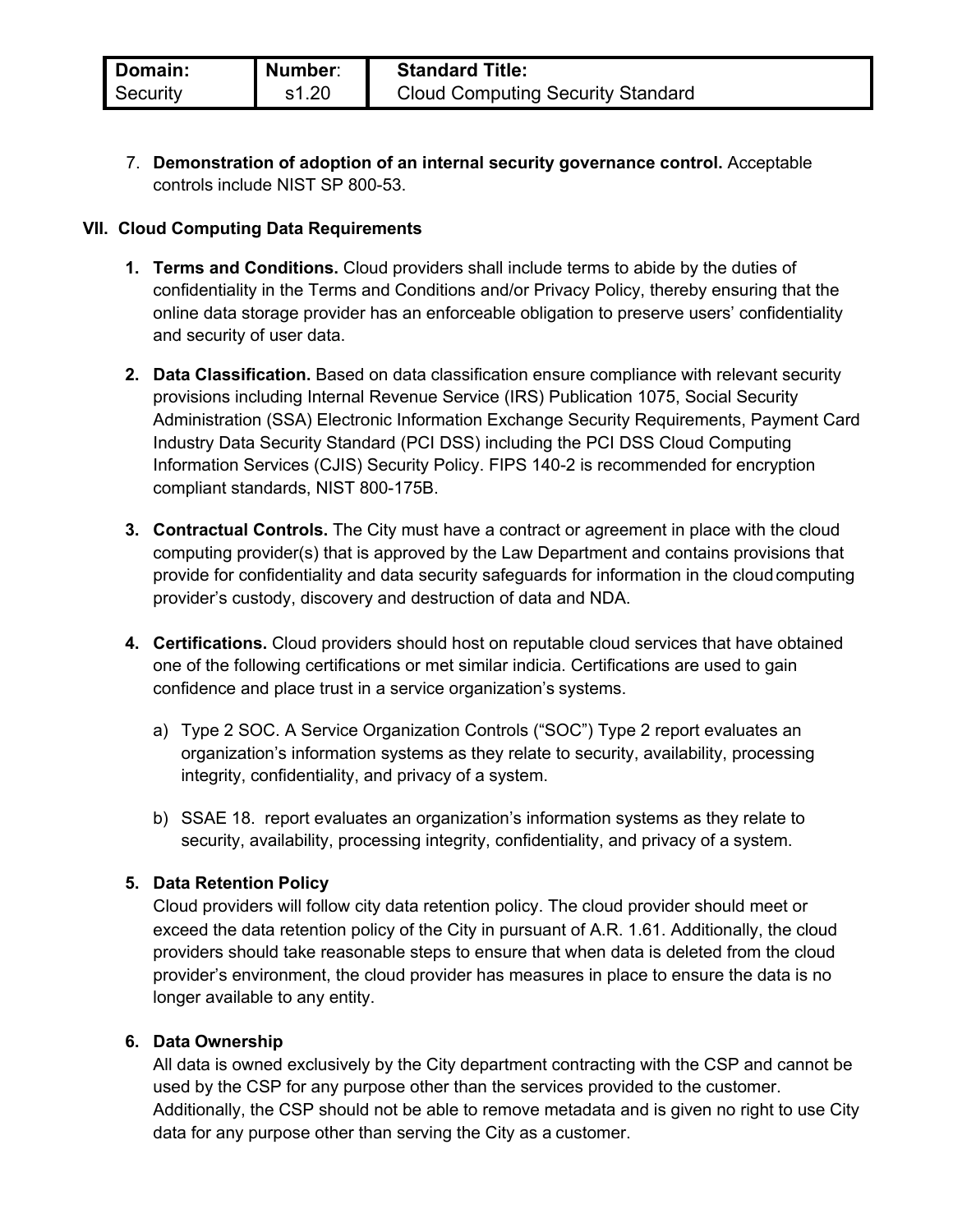| Domain:  | Number: | <b>Standard Title:</b>                   |
|----------|---------|------------------------------------------|
| Security | s1.20   | <b>Cloud Computing Security Standard</b> |

# **7. Demands for Data - Must be Authorized by the City**

Cloud providers must notify the City of demands for their information by 3rd parties as soon as possible, unless the provider is specifically prohibited from doing so by law. The Cloud provider must inform the City if it receives any subpoena related to the City's data. Failure to notify the City will result in the termination of the contract with prejudice.

### **8. Data Breach**

The CSP should notify the CISO via the SOC (soc@phoenix.gov / (602) 534-8283) as soon as reasonably practicable, but not more than seventy-two (72) hours following the contractor's discovery of any breach of the security of customer data if personal or health care information was, or is reasonably believed to have been, acquired or accessed by an unauthorized person. CSP shall agree to reimburse the City for any costs incurred by the City to investigate and respond to potential breaches of this data, including, where applicable, the cost of notifying individuals who may be impacted by the breach, attorneys' fees, and for any monetary damages or penalties the City is assessed. In case of a breach or critical breach of the City's information, it will be the City, not the CSP that will inform any and all individuals affected by any such breach. Only upon prior written consent of the City, or at the specific direction of the City, will the CSP notify individuals affected by a breach or critical breach of the City's information. CSP will be liable for direct damages, not limited by time period of service prior to the incident. The City will also not accept services being provided "as-is," as this is often a method used to disclaim any warranties.

The CSP shall maintain an effective incident response and mitigation capability for security and privacy incidents in accordance with industry best practices. The CSP will provide support to manage security events, including forensic support and ensuring the chain of custody.

### **VIII. Cloud Computing Security Requirements**

### **1. Encryption**

Cloud providers will be required to maintain data encryption protocols covering:

- a) Data stored at rest in the data center, and
- b) Data transmitted to and from the data center
- c) Key management requirements including key escrow

Ensure that confidential, sensitive, or personal information is encrypted in accordancewith NIST 800-175B and at the necessary level of encryption for the data classification pursuant to s1.9.

Strong encryption may protect data from unauthorized access, copy, modification or other attacks to the integrity and security of the data.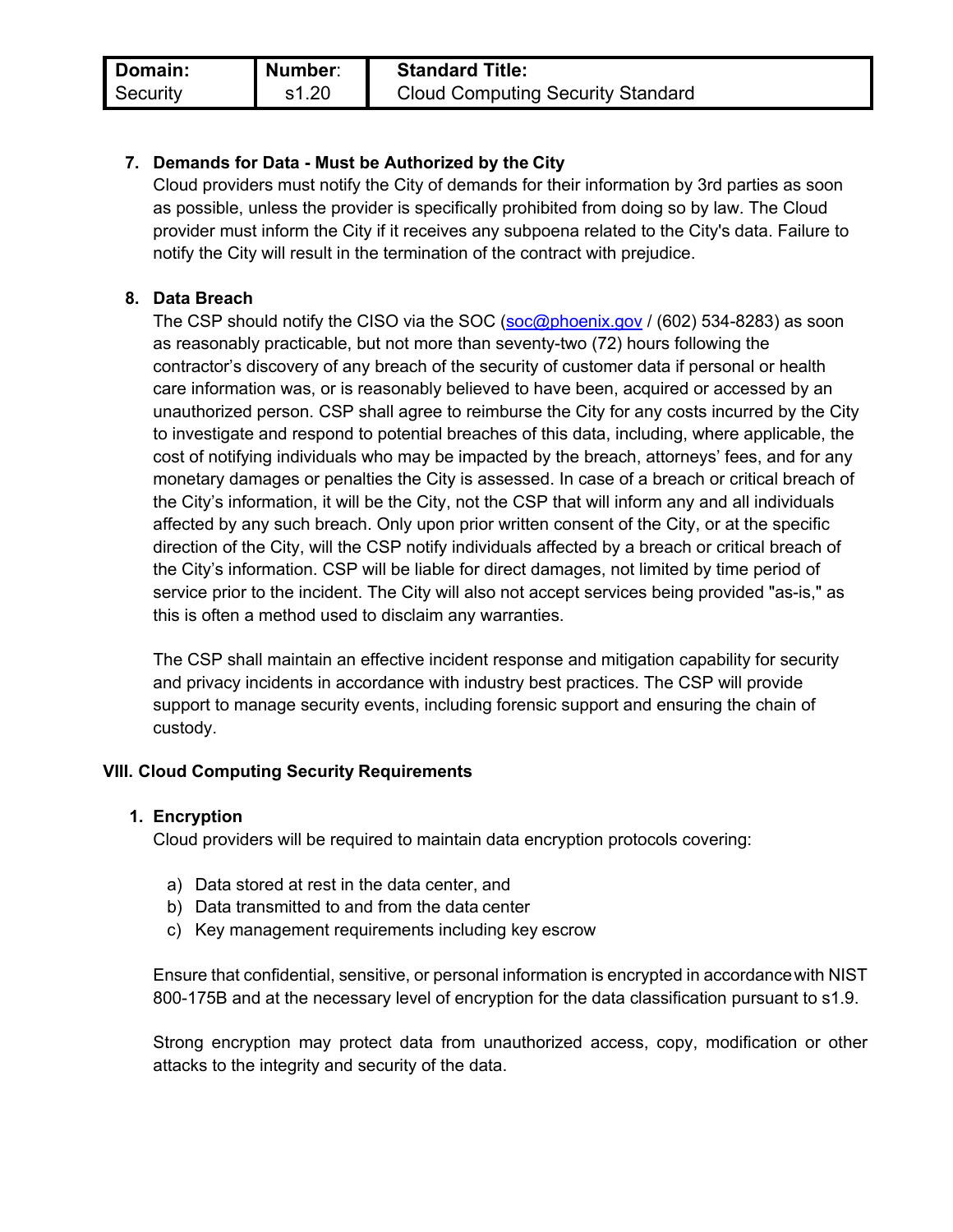# **2. Testing**

Cloud providers should disclose if and how frequently vulnerability or penetration testing and/or ethical hacking services are being performed on their offering. Some of the testing methods are listed below:

- a) **Vulnerability Scans.** A vulnerability scan is the process of identifying and quantifying security vulnerabilities in an environment. It identifies security flaws based on a database of known flaws, tests a system for the occurrence of these flaws, and provides a report of exposures and the associated level of risk for each confirmed vulnerability. Remediation of identified vulnerabilities should be based on specific timelines and severity (CVSS v2/v3, CVE, CWE).
- b) **Penetration Testing**. Penetration testing is an actual internal or external attack with the intention of gaining unauthorized access to systems and the data stored within the network.
- c) **Static Code Reviews.** Static analysis code testing provides an understanding of security issues within program code. It is a systematic review of the software source code without executing the code. The main objective of this testing is to find errors in the early stages of the development cycle.
- d) **Dynamic Code Reviews**. A dynamic code analysis relies on studying how the code behaves during execution. It monitors system memory, functional behavior, response time and overall performance of the system. The main objective of this testing is to find and fix any defects.
- **3. Antivirus/Antimalware Controls.** CSP should have active antivirus/antimalware controls in place to protect against sophisticated cyber-criminal activity.
- **4. Multifactor Authentication (MFA).** All cloud providers will provide the capability for City staff to utilize/integrate appropriate multifactor authentication with cloud services with additional control and account lockout on failed authentication. Examples could include strength of password requirements (password entropy), certificate-based protocols, and device authentication.
- **5. Authorization and Access.** The CSP should enforce the following IT security best practices:
	- a) **Least Privilege:** Only authorize access to the minimum amount of resources required for a function.
	- b) **Separation of Duties:** Functions shall be divided between staff members to reduce the threat that one person can commit fraud undetected.
	- c) **Role-Based Security:** Access control shall be based on the role a user plays in an organization.
- **6. Business Continuity.** Where Business Continuity/Disaster Recovery (BC/DR) servicesare required, all agreements should establish terms for BC/DR, and the CSP must demonstrate its ability to fulfill the terms. If BC/DR is required, such requirements take precedence over the force majeure clause.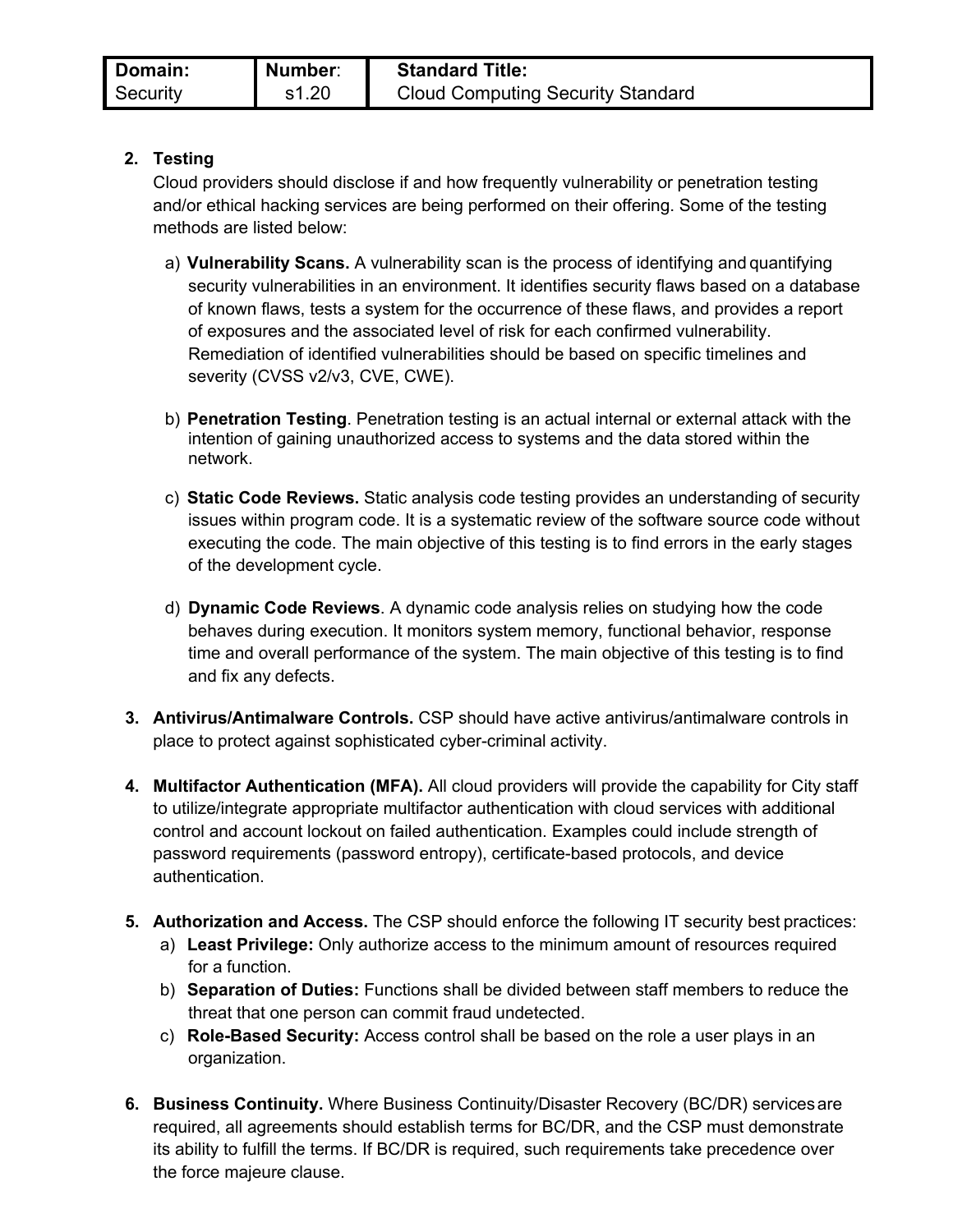| Domain:  | Number: | <b>Standard Title:</b>                   |
|----------|---------|------------------------------------------|
| Security | s1.20   | <b>Cloud Computing Security Standard</b> |

**Cloud Exit Strategy.** Cloud provider must provide City with a cloud exit strategy. The exit strategy should cover a normal termination, such as that at expiration of the service agreement, and an unexpected termination, such as that due to service provider bankruptcy, exit from line of business, and/or poor performance. Strategy should state expected timely export of data as well as the format of the City's data returned through a secure channel with verification in writing by the cloud provider that City hosted data has been thoroughly purged from its systems and database.

Other aspects include addressing application dependencies on proprietary programming interfaces, system calls, and database technologies, as well as the recovery of useful metadata that may have accumulated within the cloud environment. The data must be destroyed, erased, deleted (cannot be retrieved by any means) within 30 days of termination of service. The CSP must also provide a detailed report as to how the deletion was handled so that the customer can confirm that no residual data was left on the CSP's systems.

Existing cloud service implementation. If a current cloud service does not meet standards for data protection or otherwise, their service may be terminated if compliance is not achieved within 120 days. The transition must be completed within 90 days within which a service transfer AND data export must be completed.

# **7. Concluding Activities**

Departments should perform the following activities preceding the termination of an outsourcing contract:

- **Reaffirm Contractual Obligations.** The department should alert the cloud provider about any relevant contractual requirements that must be observed upon termination, such as non-disclosure of certain terms of the agreement and sanitization of organizational data from storage media.
- **Eliminate Physical and Electronic Access Rights.** If any accounts and access rights to a Departments computational resources were assigned to the cloud provider as part of the service agreement, they should be revoked in a timely manner by the department. Similarly, physical access rights of security tokens and badges issued to the cloud provider also need to be revoked, and any personal tokens and badges used for access need to be recovered.
- **Recover Organizational Resources and Data.** The department should ensure that any resources of the department made available to the cloud provider under the terms of the service agreement, such as software, equipment, documentation, are returned or recovered in a usable form, as well as any data, programs, scripts, etc. owned by the organization and held by the cloud provider. The data recovered must allow the City to off load all data in a standardized and accessible format.